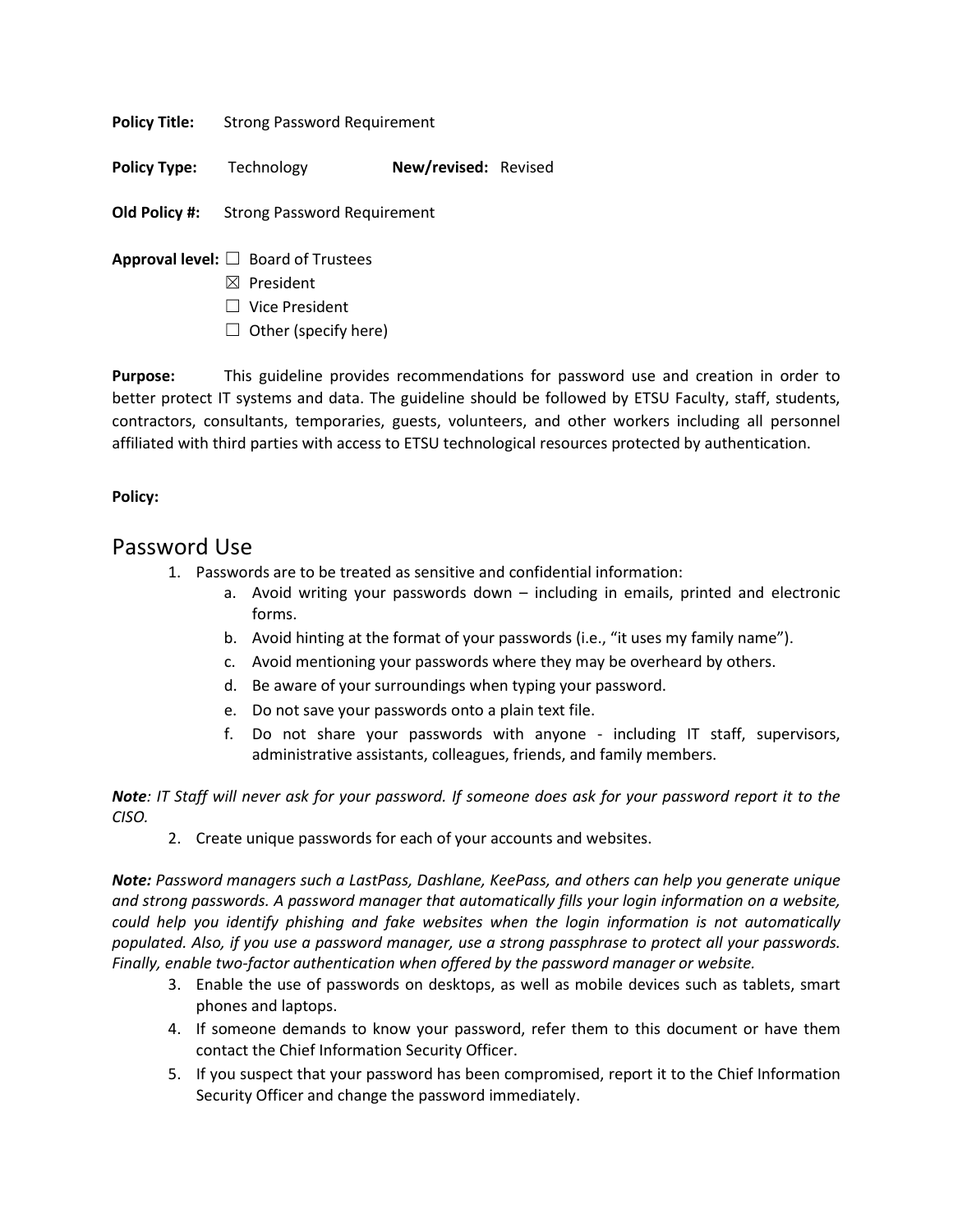6. Avoid reusing passwords or portions of a passphrase of a compromised account.

## Password Creation

1. ETSU systems automatically enforce the use of complex passwords, require passwords to be changed on a periodic basis, prevent users from re-using passwords, and implement and enforce various other password controls that may make it challenging to select a complex and easy to remember password.

Use the following tips to create a password that is easy to remember, hard to guess, and compliant with ETSU requirements:

- a. Use a passphrase, or multiple words as the basis for a strong password.
- b. Use character substitution or the first letter of each word:
	- i. **I Like This Policy** may become **1L1k3Th1\$P0l1cy**
	- ii. **I Already Know How To Create Strong Passwords**, may become **iAkH2CsP**
- c. Start, end or add special characters, i.e. **1L1k3Th1\$P0l1cy!**
- d. Add some numbers if needed, i.e. **1L1k3Th1\$2017P0l1cy!**
- e. The <space>, <dash>, <underline>, or any other special character can be used to separate words in passphrases and add complexity, i.e.:

**D0 Y0u Hav3 Ch@ng3 4\$5? Y0u\_L00k\_@\_8it\_:-( ---> My-S3cr3t-H3r3! <---**

- 2. Avoid using the following in passwords or passphrases:
	- a. Demographic information.
	- b. Dictionary words, or common word misspelling.
	- c. Computer names, account information, or sample passwords.
	- d. Phone, social security, credit card, identification, or other financial numbers.
	- e. Common and notable phrases, i.e. "to be or not to be", "E=mc2", etc.
- 3. Avoid using personal information in password reset questionnaires and password hints whenever possible. They could be easily found on social media or public records.
- 4. Attempting to collect, guess, crack, or obtain someone else's password is a violation of University policies.
- 5. Sharing ETSU passwords and login information is also a violation of University policies.

This guideline applies to ETSU passwords used to log onto campus Windows workstations, Desire2Learn, ETSU email, Sherrod Library Services, and any other services that use ETSU authentication. It is good practice to extend these practices to safeguard personal accounts. Requests for assistance can be directed to the ITS Help Desk at [itshelp@etsu.edu](mailto:itshelp@etsu.edu) or 423-49-4648.

## **Notes:**

Approved: Information Technology Governance Committee Reviewed: February 2017